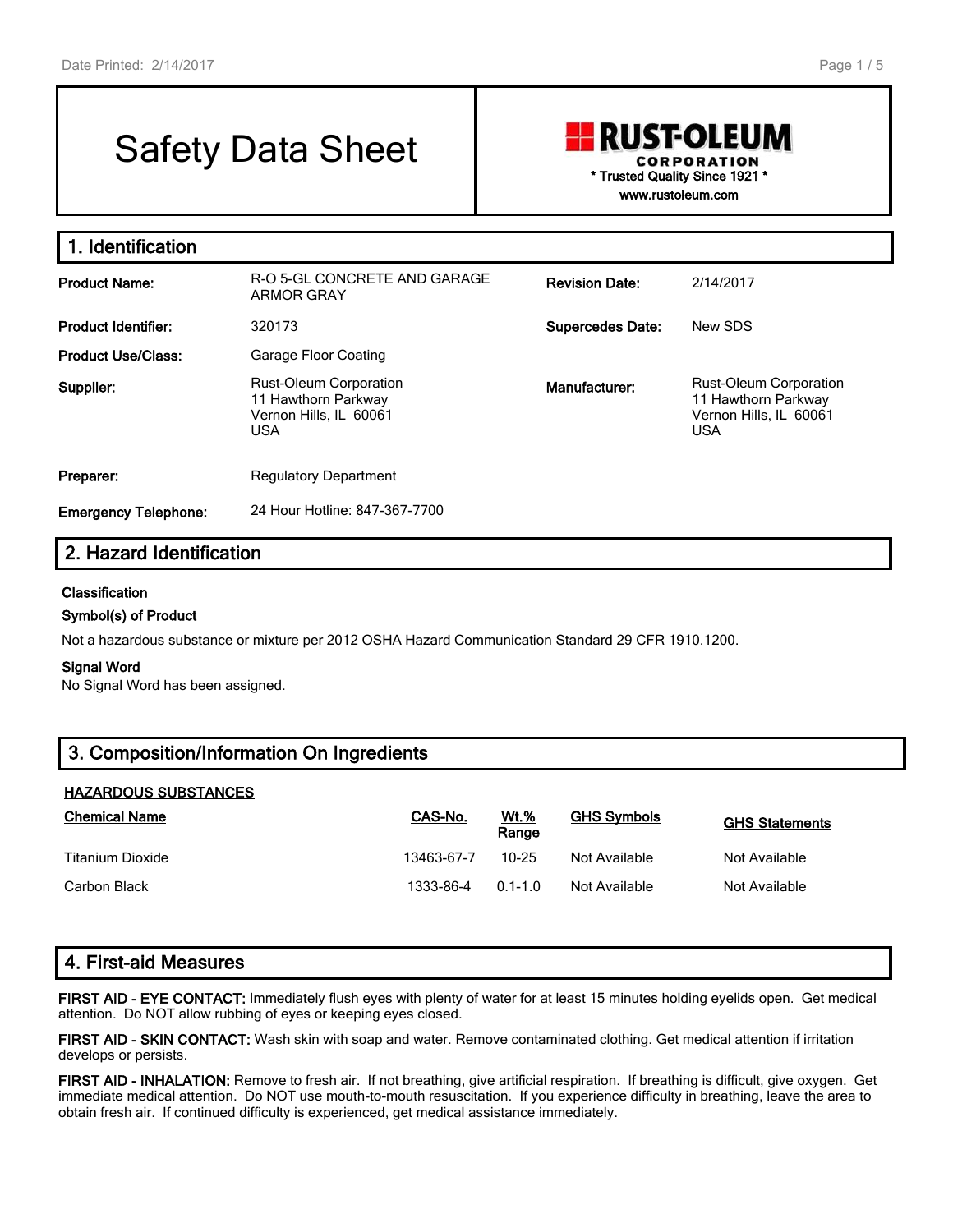**FIRST AID - INGESTION:** Swallowing less than an ounce will not cause significant harm. For larger amounts, do not induce vomiting, but give one or two glasses of water to drink and get medical attention. If swallowed, rinse mouth with water. If feeling unwell, get medical attention.

## **5. Fire-fighting Measures**

**EXTINGUISHING MEDIA:** Alcohol Film Forming Foam, Carbon Dioxide, Dry Chemical, Dry Sand, Water Fog

**UNUSUAL FIRE AND EXPLOSION HAZARDS:** No unusual fire or explosion hazards noted. Keep containers tightly closed. FLASH POINT IS TESTED TO BE GREATER THAN 200 DEGREES F.

**SPECIAL FIREFIGHTING PROCEDURES:** Water may be used to cool closed containers to prevent buildup of steam. If water is used, fog nozzles are preferred.

## **6. Accidental Release Measures**

**STEPS TO BE TAKEN IF MATERIAL IS RELEASED OR SPILLED:** If spilled, contain spilled material and remove with inert absorbent. Dispose of contaminated absorbent, container, and unused contents in accordance with local, state, and federal regulations. Do not incinerate closed containers

# **7. Handling and Storage**

**HANDLING:** Wash thoroughly after handling. Wash hands before eating. Remove contaminated clothing and launder before reuse. Use only with adequate ventilation. Follow all MSDS/label precautions even after container is emptied because it may retain product residues. Avoid breathing fumes, vapors, or mist. Avoid contact with eyes, skin and clothing.

**STORAGE:** Store in a dry, well ventilated place. Keep container tightly closed when not in use.

### **8. Exposure Controls/Personal Protection**

| l Chemical Name  | CAS-No.    | Weight %<br>Less Than | <b>ACGIHTLV-</b><br>TWA | <b>ACGIH TLV-</b><br><b>STEL</b> | <b>OSHA PEL-TWA</b> | <b>OSHA PEL-</b><br><b>CEILING</b> |
|------------------|------------|-----------------------|-------------------------|----------------------------------|---------------------|------------------------------------|
| Titanium Dioxide | 13463-67-7 | 15.0                  | 10 $mq/m3$              | N.E.                             | $15 \text{ mg/m}$   | N.E.                               |
| Carbon Black     | 1333-86-4  |                       | $3 \text{ mg/m}$        | N.E.                             | $3.5 \text{ ma/m}$  | N.E.                               |

#### **PERSONAL PROTECTION**

**ENGINEERING CONTROLS:** Use process enclosures, local exhaust ventilation, or other engineering controls to control airborne levels below recommended exposure limits. Prevent build-up of vapors by opening all doors and windows to achieve crossventilation.

**RESPIRATORY PROTECTION:** A respiratory protection program that meets OSHA 1910.134 and ANSI Z88.2 requirements must be followed whenever workplace conditions warrant a respirator's use.

**SKIN PROTECTION:** Use gloves to prevent prolonged skin contact. Nitrile or Neoprene gloves may afford adequate skin protection.

**EYE PROTECTION:** Use safety eyewear designed to protect against splash of liquids.

**OTHER PROTECTIVE EQUIPMENT:** Refer to safety supervisor or industrial hygienist for further guidance regarding types of personal protective equipment and their applications.

**HYGIENIC PRACTICES:** Wash thoroughly with soap and water before eating, drinking or smoking. Remove contaminated clothing immediately and launder before reuse.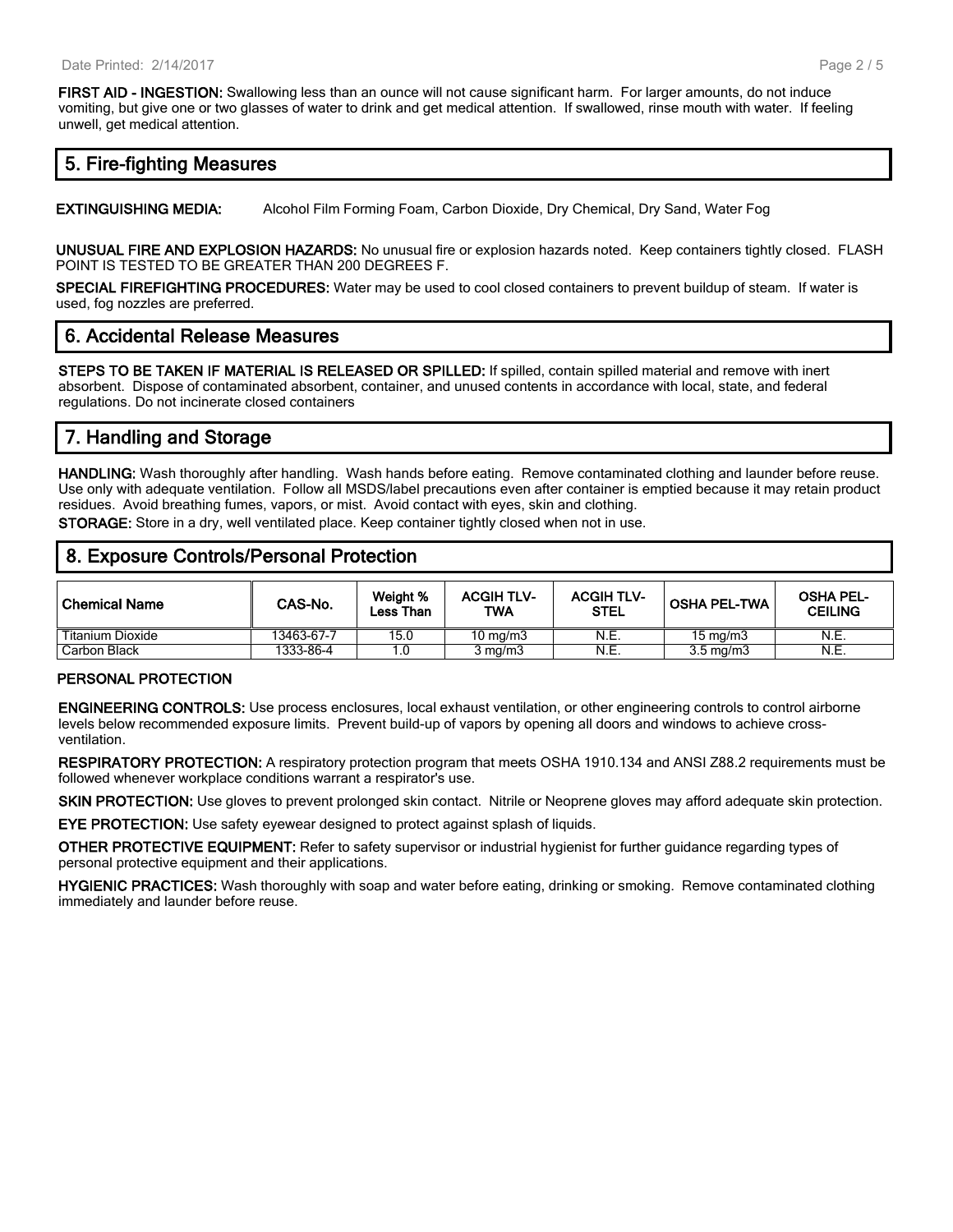# **9. Physical and Chemical Properties**

| Appearance:                 | Liguid                      | <b>Physical State:</b>            | Liguid       |
|-----------------------------|-----------------------------|-----------------------------------|--------------|
| Odor:                       | Mild                        | <b>Odor Threshold:</b>            | N.E.         |
| <b>Relative Density:</b>    | 1.258                       | pH:                               | 9.0          |
| Freeze Point, °C:           | N.D.                        | Viscosity:                        | N.D.         |
| <b>Solubility in Water:</b> | Miscible                    | Partition Coefficient, n-octanol/ | N.D.         |
| Decompostion Temp., °C:     | N.D.                        | water:                            |              |
| Boiling Range, °C:          | 100 - 537                   | <b>Explosive Limits, vol%:</b>    | $2.6 - 12.6$ |
| <b>Flammability:</b>        | Does not Support Combustion | Flash Point, °C:                  | 94           |
| <b>Evaporation Rate:</b>    | Slower than Ether           | Auto-ignition Temp., °C:          | N.D.         |
| <b>Vapor Density:</b>       | Heavier than Air            | Vapor Pressure:                   | N.D.         |

(See "Other information" Section for abbreviation legend)

# **10. Stability and Reactivity**

**CONDITIONS TO AVOID:** Avoid contact with strong acid and strong bases.

**INCOMPATIBILITY:** Incompatible with strong oxidizing agents, strong acids and strong alkalies.

**HAZARDOUS DECOMPOSITION:** When heated to decomposition, it emits acrid smoke and irritating fumes.

**HAZARDOUS POLYMERIZATION:** Will not occur under normal conditions.

**STABILITY:** This product is stable under normal storage conditions.

# **11. Toxicological information**

**EFFECTS OF OVEREXPOSURE - EYE CONTACT:** Irritating, and may injure eye tissue if not removed promptly.

**EFFECTS OF OVEREXPOSURE - SKIN CONTACT:** Low hazard for usual industrial handling or commercial handling by trained personnel.

**EFFECTS OF OVEREXPOSURE - INHALATION:** High gas, vapor, mist or dust concentrations may be harmful if inhaled. Avoid breathing fumes, spray, vapors, or mist.

**EFFECTS OF OVEREXPOSURE - INGESTION:** Substance may be harmful if swallowed.

**EFFECTS OF OVEREXPOSURE - CHRONIC HAZARDS:** Contains Titanium Dioxide. Titanium Dioxide is listed as a Group 2B-"Possibly carcinogenic to humans" by IARC. No significant exposure to Titanium Dioxide is thought to occur during the use of products in which Titanium Dioxide is bound to other materials, such as in paints during brush application or drying. Risk of overexposure depends on duration and level of exposure to dust from repeated sanding of surfaces or spray mist and the actual concentration of Titanium Dioxide in the formula. (Ref: IARC Monograph, Vol. 93, 2010)Contains carbon black. Chronic inflammation, lung fibrosis, and lung tumors have been observed in some rats experimentally exposed for long periods of time to excessive concentrations of carbon black and several insoluble fine dust particles. Tumors have not been observed in other animal species (i.e., mouse and hamster) under similar circumstances and study conditions. Epidemiological studies of North American workers show no evidence of clinically significant adverse health effects due to occupational exposure to carbon black.

Carbon black is listed as a Group 2B-"Possibly carcinogenic to humans" by IARC and is proposed to be listed as A4- "not classified as a human carcinogen" by the American Conference of Governmental Industrial Hygienists. Significant exposure is not anticipated during brush application or drying. Risk of overexposure depends on duration and level of exposure to dust from repeated sanding of surfaces or spray mist and the actual concentration of carbon black in the formula.

**PRIMARY ROUTE(S) OF ENTRY:** Eye Contact, Ingestion, Inhalation, Skin Absorption, Skin Contact

| <b>ACUTE TOXICITY VALUES</b><br>The acute effects of this product have not been tested. Data on individual components are tabulated below: |                      |                  |             |            |  |
|--------------------------------------------------------------------------------------------------------------------------------------------|----------------------|------------------|-------------|------------|--|
| CAS-No.                                                                                                                                    | <b>Chemical Name</b> | Oral LD50        | Dermal LD50 | Vapor LC50 |  |
| 13463-67-7                                                                                                                                 | Titanium Dioxide     | >10000 mg/kg Rat | 2500 mg/kg  | N.I.       |  |
| 1333-86-4                                                                                                                                  | Carbon Black         | >15400 mg/kg Rat | N.I.        | N.I.       |  |

N.I. - No Information

# **12. Ecological Information**

**ECOLOGICAL INFORMATION:** Product is a mixture of listed components.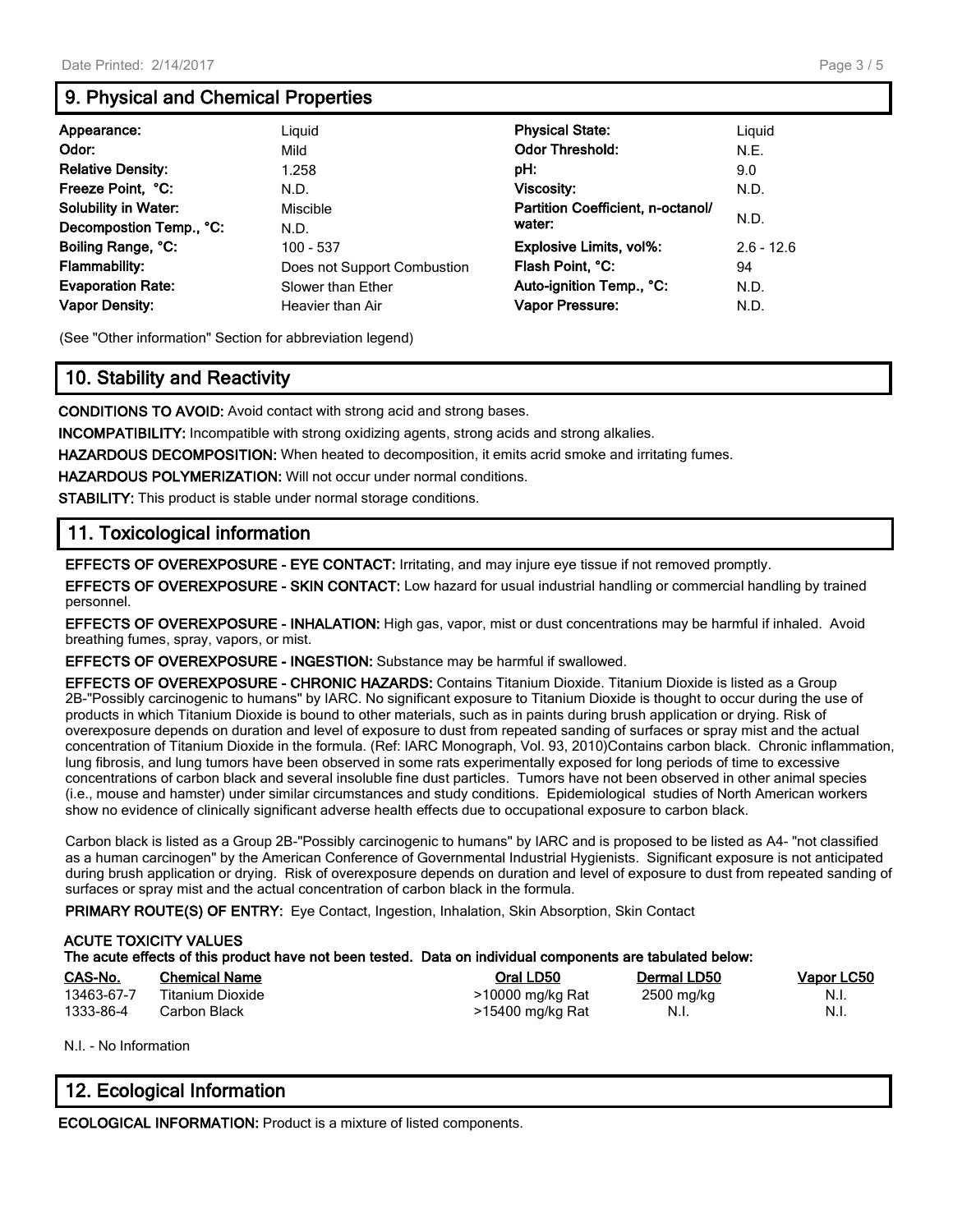## **13. Disposal Information**

**DISPOSAL INFORMATION:** Dispose of material in accordance to local, state, and federal regulations and ordinances. Do not allow to enter waterways, wastewater, soil, storm drains or sewer systems.

## **14. Transport Information**

|                              | Domestic (USDOT) | International (IMDG) | Air (IATA)    | <b>TDG (Canada)</b> |
|------------------------------|------------------|----------------------|---------------|---------------------|
| <b>UN Number:</b>            | N.A.             | N.A.                 | N.A.          | N.A.                |
| <b>Proper Shipping Name:</b> | Not Regulated    | Not Regulated        | Not Regulated | Not Regulated       |
| <b>Hazard Class:</b>         | N.A.             | N.A.                 | N.A.          | N.A.                |
| <b>Packing Group:</b>        | N.A.             | N.A.                 | N.A.          | N.A.                |
| <b>Limited Quantity:</b>     | No               | No                   | No            | No                  |

## **15. Regulatory Information**

## **U.S. Federal Regulations:**

#### **CERCLA - SARA Hazard Category**

This product has been reviewed according to the EPA 'Hazard Categories' promulgated under Sections 311 and 312 of the Superfund Amendment and Reauthorization Act of 1986 (SARA Title III) and is considered, under applicable definitions, to meet the following categories:

Fire Hazard, Pressure Hazard, Reactive Hazard, Acute Health Hazard, Chronic Health Hazard

#### **Sara Section 313:**

This product contains the following substances subject to the reporting requirements of Section 313 of Title III of the Superfund Amendment and Reauthorization Act of 1986 and 40 CFR part 372:

No Sara 313 components exist in this product.

#### **Toxic Substances Control Act:**

This product contains the following chemical substances subject to the reporting requirements of TSCA 12(b) if exported from the United States:

No TSCA 12(b) components exist in this product.

| 16. Other Information                              |                      |           |                         |                         |                             |   |  |
|----------------------------------------------------|----------------------|-----------|-------------------------|-------------------------|-----------------------------|---|--|
| <b>HMIS RATINGS</b><br>Health:<br>$\overline{1}^*$ | <b>Flammability:</b> |           | <b>Physical Hazard:</b> | $\overline{\mathbf{0}}$ | <b>Personal Protection:</b> | х |  |
| <b>NFPA RATINGS</b><br>Health:<br>$\blacksquare$ 1 | <b>Flammability:</b> |           | Instability             | 0                       |                             |   |  |
| <b>VOLATILE ORGANIC COMPOUNDS, g/L:</b>            |                      |           | 49                      |                         |                             |   |  |
| <b>SDS REVISION DATE:</b>                          |                      | 2/14/2017 |                         |                         |                             |   |  |
| <b>REASON FOR REVISION:</b>                        |                      |           |                         |                         |                             |   |  |

Legend: N.A. - Not Applicable, N.E. - Not Established, N.D. - Not Determined